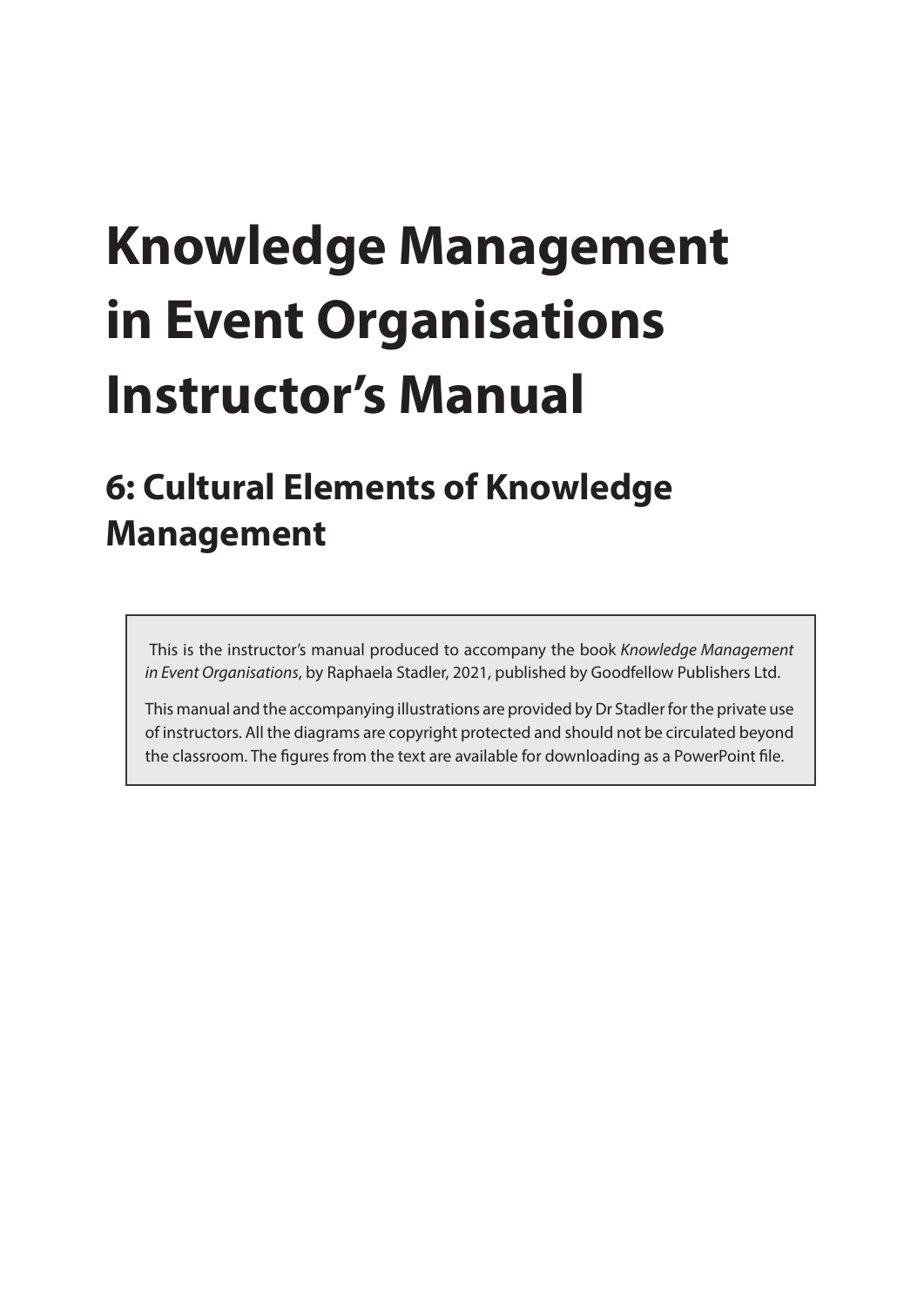### **Chapter 6: Cultural Elements of Knowledge Management**

#### **Lecture 8**

#### **Learning objectives**

- $\Box$  Define organisational identity, organisational vision and organisational culture
- $\Box$  Understand the importance of creating an open, collaborative culture to support knowledge practices
- $\Box$  Explore motivation and trust within event organisations as crucial factors underpinning the knowledge management process
- $\Box$  Discuss the importance of collaboration and co-creation in work tasks as well as for effective knowledge practices

#### **Introduction**

Lecture 8 is all about the 'soft' factors of knowledge management: cultural elements of an organisation that enhance motivation, trust, collaboration and co-creation. In the wider knowledge management literature, successful knowledge management initiatives tend to be based around 5 key principles:

- $\blacklozenge$  Knowledge sharing is regarded as the norm within the organisation;
- Staff members have a strong sense of organisational identity;
- There is a high level of trust and respect between staff members;
- Organisational processes are regarded as fair and transparent; and
- Staff members have a high level of trust in management.

Key elements contributing to this are therefore the organisational identity, organisational vision, and organisational culture. They provide the wider context in which knowledge is practised. We therefore need to understand this context in order to improve the different elements of it, so they can contribute to a 'knowledge-friendly' culture.

#### **Organisational identity**

Organisational identity is constructed from three characteristics: (1) the essence of the organisation; (2) what distinguishes the organisation from other organisations; and (3) continuity over time. It helps employees say and explain, 'I am a member of the organisation and it is important to me'. It is therefore a fuzzy concept as it includes the way we *feel* about the organisation as a whole, which might be difficult to explain to others or to newcomers to the organisation. But by identifying with the organisation, people feel positively about their membership and are emotionally invested in being part of the organisation. It helps employees articulate their values, goals, beliefs, as well as knowledge, skills and abilities that shape their behaviours and practices within the organisation.

In terms of knowledge management, the organisational identity therefore helps us understand knowledge practices that are central to *why* people join a certain organisation, *how* they approach their work and *how* and *why* they interact with each other when performing their work and tasks.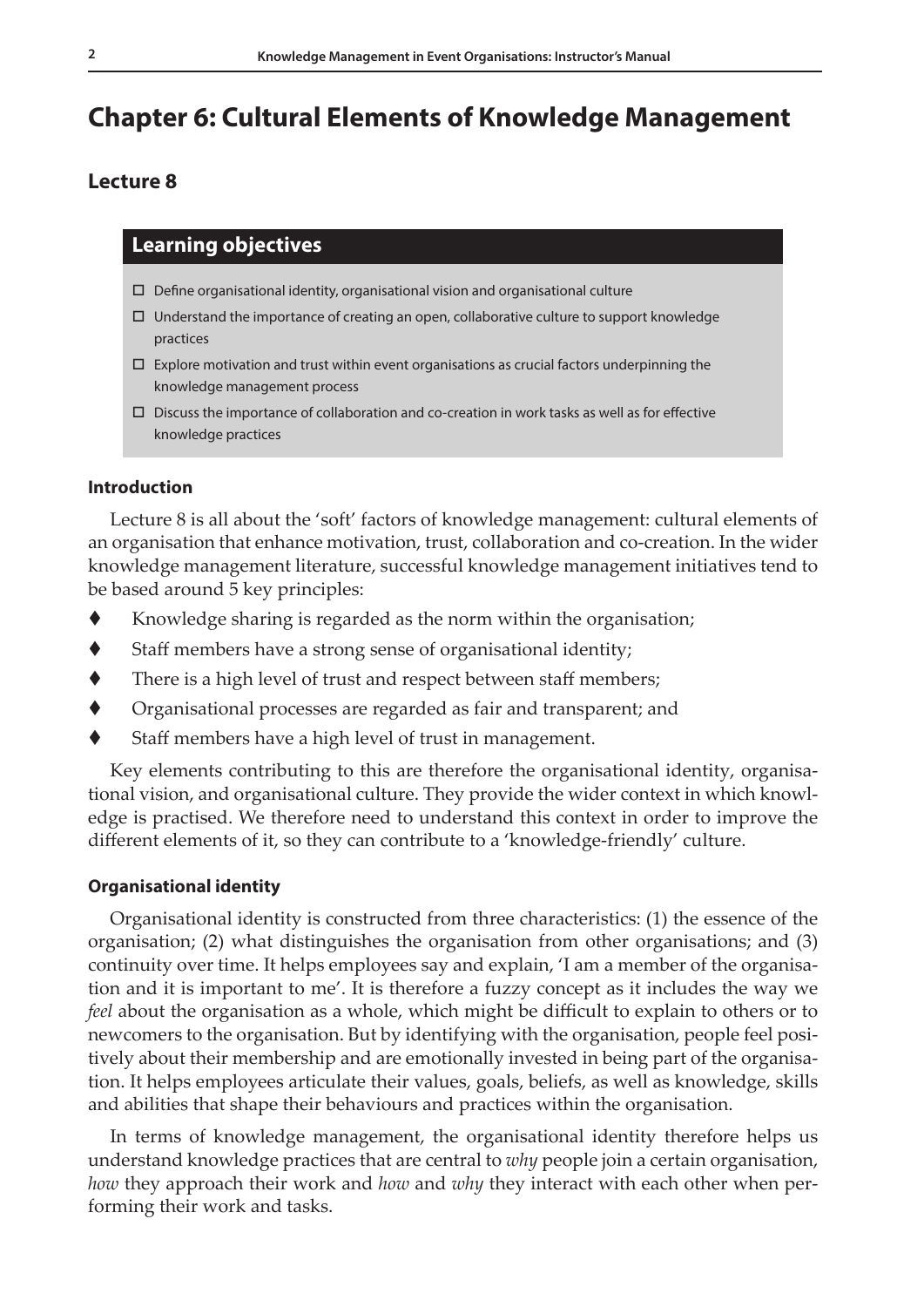#### **Organisational vision**

The organisational vision is closely related to this, as it is the manifestation of an organisation's identity, but describes more specifically a shared meaning of what the organisation does and what it stands for, as well as a shared context for knowledge to be created and transferred. It is usually expressed in bold terms and summarises what the organisation would like to achieve. The organisational vision is communicated internally as well as with external stakeholders with an attempt to create this shared understanding for everyone. External stakeholders can – and indeed, should – therefore be included in knowledge practices that come out of this vision.

For a student task, prepare the following before the lecture:

Look up about 10-15 event (or related) organisations and collect and print out their vision statements. Cut them into little strips of company/organisation names, and strips of their vision statements. Then shuffle and distribute them among groups of students and ask them to match them up again (potentially with a prize for the quickest team and/or the team with the most correct answers?). Some examples could be:

| <b>Event</b>                | <b>Vision statement</b>                                                                                                                                                                                                                                                                        |
|-----------------------------|------------------------------------------------------------------------------------------------------------------------------------------------------------------------------------------------------------------------------------------------------------------------------------------------|
| <b>Special Olympics</b>     | To transform communities by inspiring people throughout the world<br>to open their minds, accept and include people with intellectual<br>disabilities and thereby anyone who is perceived as different.                                                                                        |
| <b>FIFA</b>                 | To promote the game of football, protect its integrity and bring the<br>game to all.                                                                                                                                                                                                           |
| <b>Glastonbury Festival</b> | To encourage and stimulate youth culture from around the world in<br>all its forms, including pop music, dance music, jazz, folk music, fringe<br>theatre, drama, mime, circus, cinema, poetry and all the creative<br>forms of art and design, including painting, sculpture and textile art. |
| Edinburgh Fringe Festival   | To bring audiences and artists together from all over the world                                                                                                                                                                                                                                |
| <b>Disney</b>               | To make people happy                                                                                                                                                                                                                                                                           |
| Instagram                   | Capture and Share the World's Moments.                                                                                                                                                                                                                                                         |

Students can also be asked to discuss which events they would like to work for and why, purely based on the 10-15 selected vision statements. This can be related back to the earlier discussed 'organisational identity', the way students *feel* about these organisations and why they are important to them, in order to reinforce how the two (organisational vision and identity) go hand-in-hand.

#### **Organisational culture**

While the organisational identity defines 'who we are' as an organisation, organisational culture describes the 'way things are done' within the organisation. It includes ideas and values, beliefs and acceptable behaviours, which all need to be learned when first joining the organisation, and hence they are part of acquiring the necessary knowledge of 'how to' do certain things and 'how to' perform ones role within the organisation. Figure 6.1 provides an overview of elements and categories of what constitutes an organisation culture. It can be seen that most, if not all, of these categories describe tacit ways of doing things or tacit ways of working with others, and therefore comprise some of the 'soft' factors for knowledge management: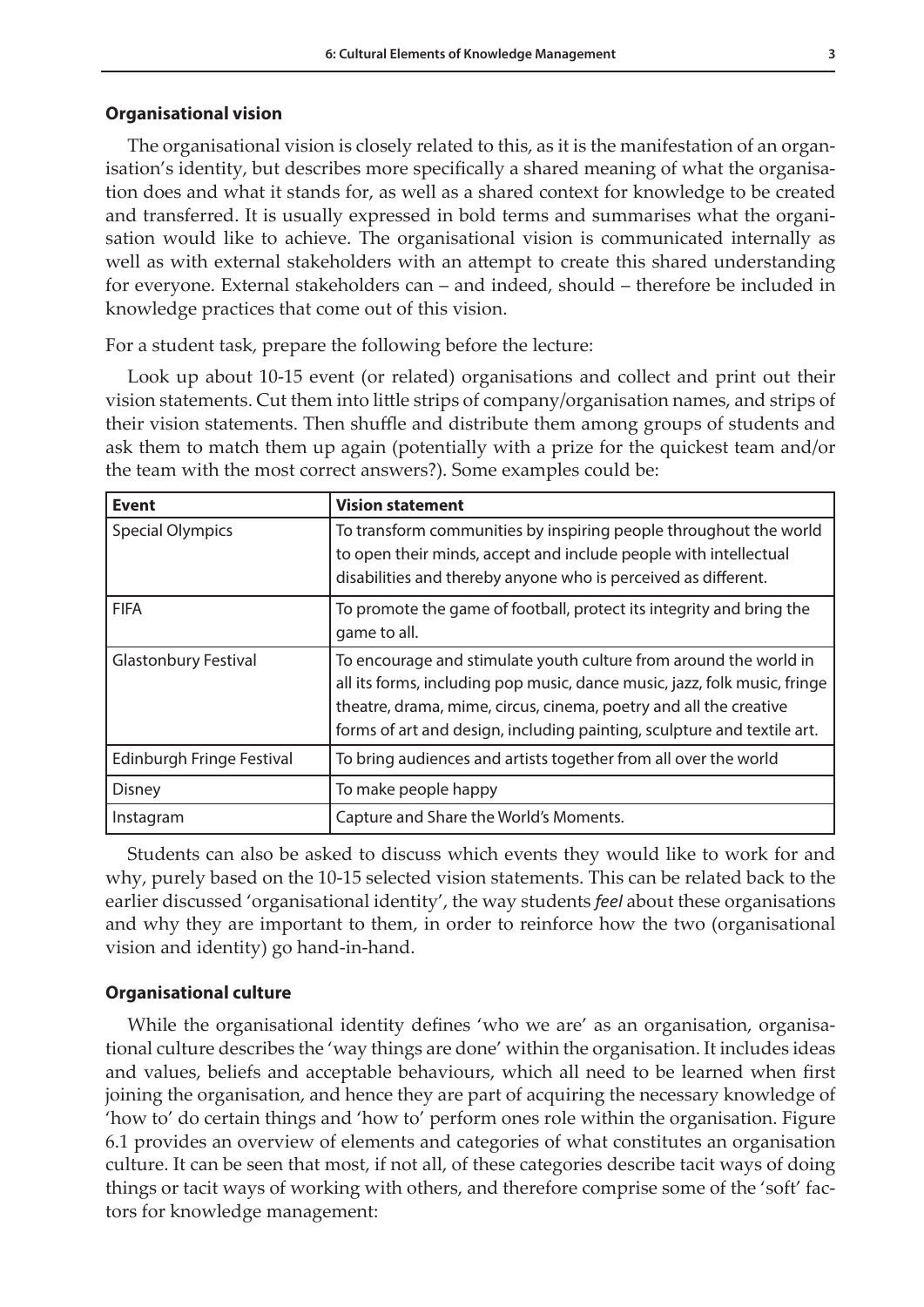| <b>Observed behavioural</b><br>regularities when<br>people interact | For example, the language they use, or the customs and<br>traditions that evolve                                                                                                  |
|---------------------------------------------------------------------|-----------------------------------------------------------------------------------------------------------------------------------------------------------------------------------|
| <b>Group norms</b>                                                  | Tacit and often taken-for-granted standards and values that<br>evolve in working groups and teams                                                                                 |
| <b>Espoused values</b>                                              | The articulated and announced principles and values of an<br>organisation that are shared with external partners and the<br>wider public                                          |
| <b>Formal philosophy</b>                                            | Policies, principles and ideologies that guide an organisation's<br>actions towards its stakeholders                                                                              |
| Rules of the game                                                   | The tacit and unwritten 'way things are done' within the<br>organisation. These usually need to be learned by all new<br>employees to become accepted members of the organisation |
| Climate                                                             | The way employees interact with each other and with other<br>stakeholders, as well as the physical layout of the workplace<br>(e.g. open offices, shared offices)                 |
| <b>Embedded skills</b>                                              | Special knowledge and competencies that area passed on<br>from one generation to the next, but are not necessarily<br>written down                                                |
| Habits of thinking,<br>mental models, and<br>linguistic paradigms   | Cognitive frames and language used by the members of the<br>organisation, which are usually taught to newcomers early on                                                          |
| <b>Shared meanings</b>                                              | Understandings within a group or team, or even the<br>organisation as a whole, that evolve when employees regularly<br>interact with each other                                   |
| 'Root metaphors' or<br>integrating symbols                          | Ways of working together that reflect the emotional and<br>aesthetic values of the organisation, sometimes embodied in<br>artefacts, buildings, or offices                        |
| <b>Formal rituals and</b><br>celebrations                           | Organisational ways of celebrating key events and milestones,<br>such as promotions, but also informal rituals such as a staff<br>member's birthday                               |

#### **Figure 6.1:** Categories of organisational culture

#### **Other soft factors for knowledge management**

Any knowledge management initiative should be embedded in these values and beliefs, otherwise employees will not buy into it. Students can be asked to identify positive and negative examples of organisational cultures they have experienced and how these enhanced/inhibited knowledge sharing. They will most likely present positive and negative examples related to motivation, trust, and collaboration/co-creation, which can then be used to go into a more in-depth discussion of any (or all) of them. A suggested additional reading here is: